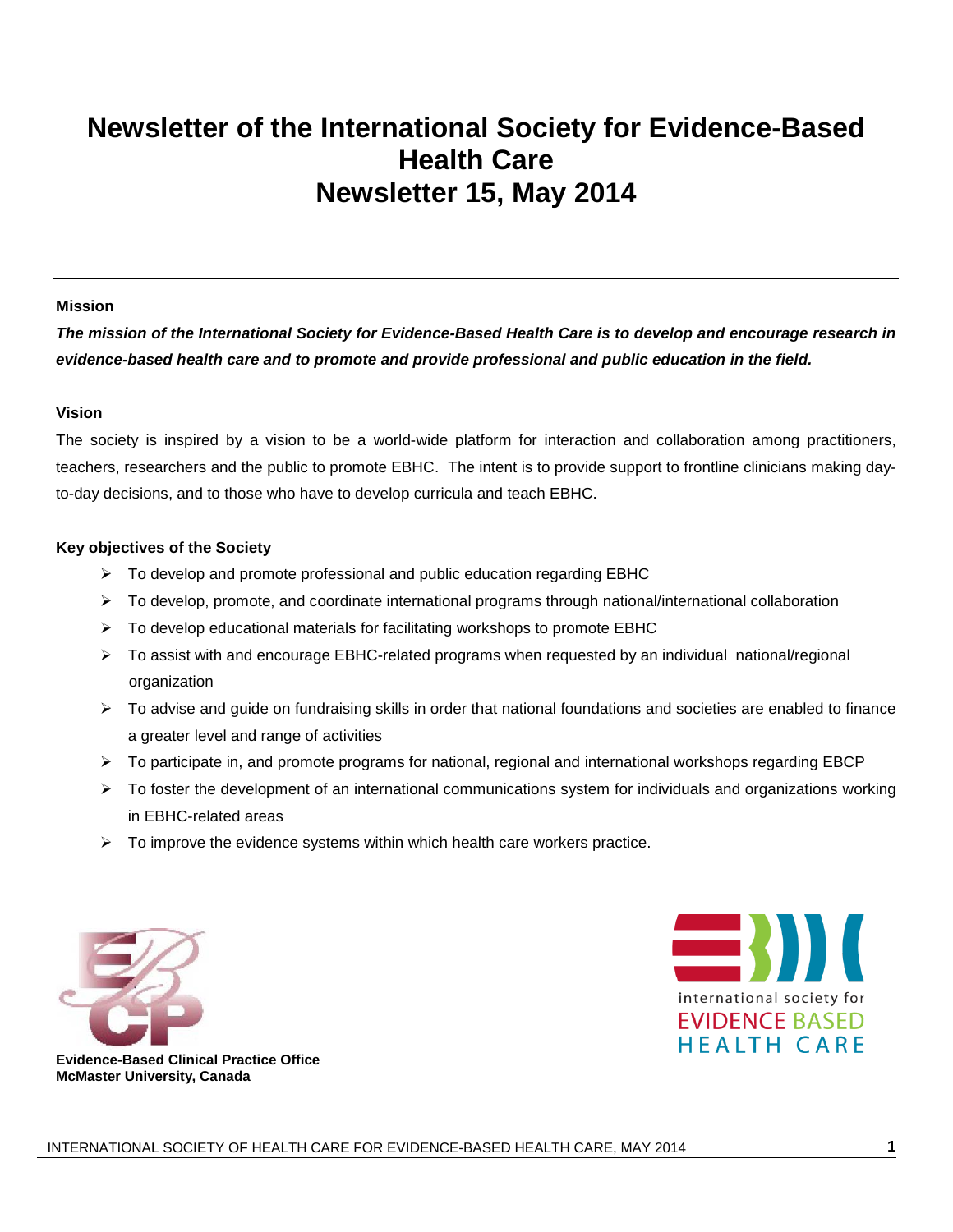# **TABLE OF CONTENTS**

## **TEACHING and PRACTICE TIPS**

| EBM Teaching Tip: Using Analogy to Meta-Analysis to Help Explain Adjustment for Confounders 4 |  |
|-----------------------------------------------------------------------------------------------|--|

## **RESEARCH and REVIEWS**

| Addressing the Impact of Missing Participant Data for Continuous Outcomes in Systematic Reviews5 |  |
|--------------------------------------------------------------------------------------------------|--|
|                                                                                                  |  |

## **RESOURCES and REVIEWS**

| Evidence-Informed Public Health: an Introduction from the National Collaborating Centre for Methods and |  |
|---------------------------------------------------------------------------------------------------------|--|
|                                                                                                         |  |

### **WORKSHOPS AND CONFERENCES**

|--|--|--|--|--|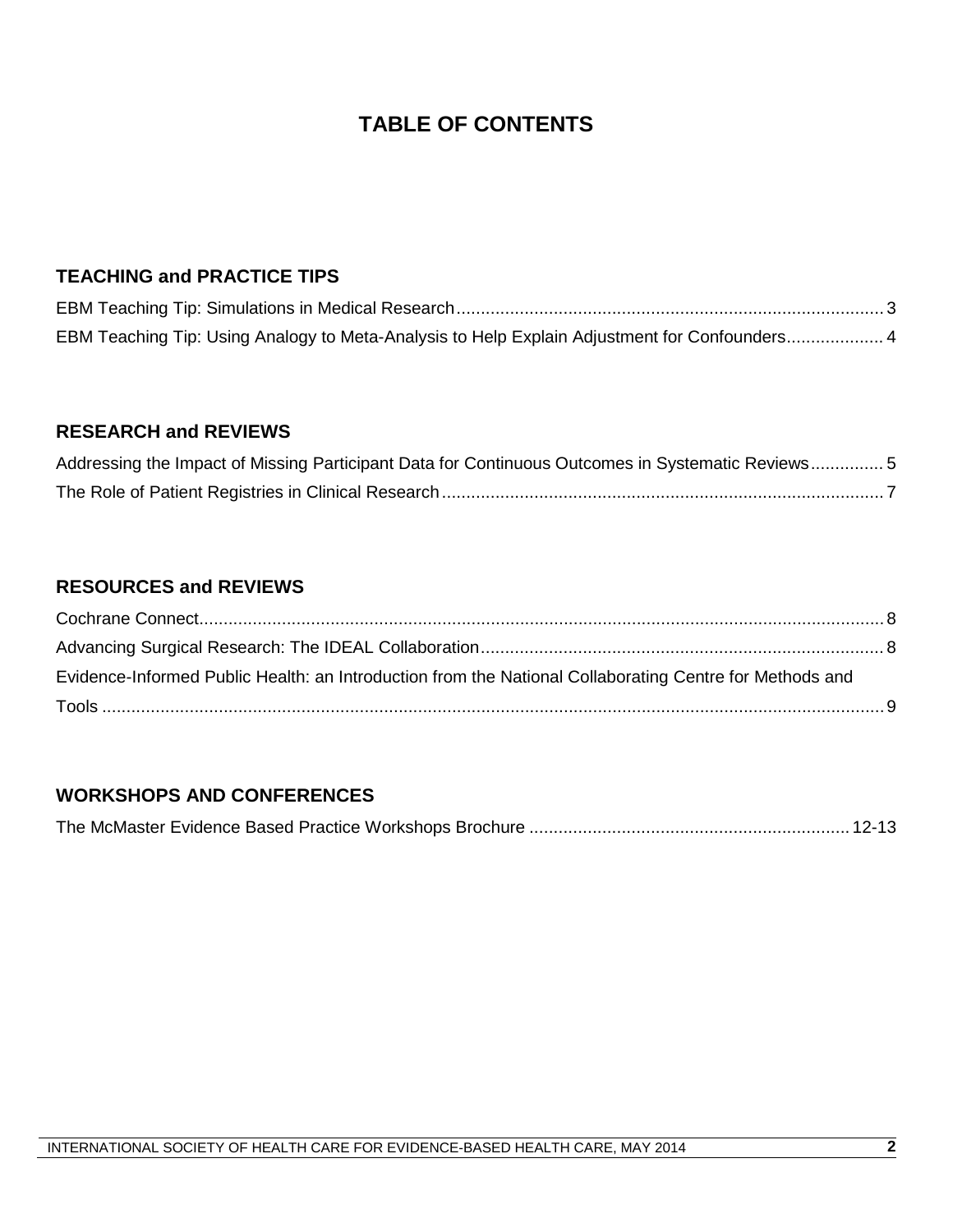## **EBM Teaching Tip: Simulations in Medical Research**

### Zhen Wang, Khaled S. Mohammed, M. Hassan Murad

A 76 year old man comes to you for a routine health maintenance exam, with no complaints. He had 2 negative colonoscopies in the last 20 years. He asks about his next colorectal cancer screening date. To answer the patient's question, you search for studies that evaluated different colonoscopy intervals, and all you find is a study that used simulation to answer this question. $(1)$  You wonder how to read this type of study and how credible it is.

Simulation has gained popularity in recent decades due to the advancement of computer technology that facilitates fast computing. Statistical simulation is a technique that builds an artificial model to imitate or reproduce the operation of a real-world system in an experimental environment. Microsimulation (used in the colonoscopy study you found) is a type of simulation that focuses on activities of individual patients rather than an aggregated sample of patients.

Statistical simulation involves random sampling from probability distributions so that multiple data sets are created and then numerical values are estimated from each data set. This modelling can incorporate multiple uncertain parameters with varying sources of uncertainty. In such cases the deterministic exact methods (equations) can be unfeasible, very complex or involve making too many assumptions. In medicine, simulation can be used to test a hypothesis, evaluate the appropriateness of statistical assumptions, or help in complex decision making.

### **Explaining simulation to learners:**

The two bucket story is an analogy $(2)$  that can be used to explain simulation to learners. The story involves two buckets; one of which contains balls and the second is empty. Each ball represents a patient, and the outcome of the patient is written on the ball. A random sample of balls is drawn from the first bucket, and a statistic (e.g. the mean) is calculated from the information on this sample of

balls and the answer is stamped on a new blank ball that is then put in the second bucket that was initially empty. This exercise is repeated a certain number of times so that there is a collection of balls in the second bucket. The balls in the second bucket (each representing a summary of a sample) serve as the simulated distribution of the statistic and can be used to generate a new mean, median, percentiles, etc, of the measure of interest.

Advanced learners who are interested in learning more can be directed to several online videos that show how to build a simple simulation using Microsoft Excel. A simple function in Excel (RAND) can generate random numbers from a uniform distribution between 0 and 1. These numbers can be used to calculate a probability distribution with a particular mean and standard deviation for 1,000 iterations. The median, 2.5 and 97.5 percentile of these outcomes can be summarized by Excel and can serve as an effect size and 95% confidence limits.

Both methods described here represent an oversimplification of simulation which has many different types; however, we find the two bucket story and the excel exercise to be helpful in conveying the concepts of modeling events using numerous iterations and resampling.

#### **How to use a simulation study:**

Several checklists exist to assess the quality of a simulation study; however, they are more technically oriented and complicated. We suggest focusing on the following questions: Was there a detailed protocol that defined, a priori, all aspects of the simulation study? What is the quality of the underlying evidence used as an input for the simulation? Are the results robust (ie, do sensitivity analysis and assumptions made in the study change the conclusions)?

In reviewing the study, $(1)$  you cannot be confident whether a protocol existed and defined all analyses a priori. The analysis seems robust to assumptions, but you question the directness of the original data regarding the impact of colonoscopy screening on mortality because the data were extrapolated from<br>sigmoidoscopy studies. You convey your sigmoidoscopy uncertainty to the patient and inform him of the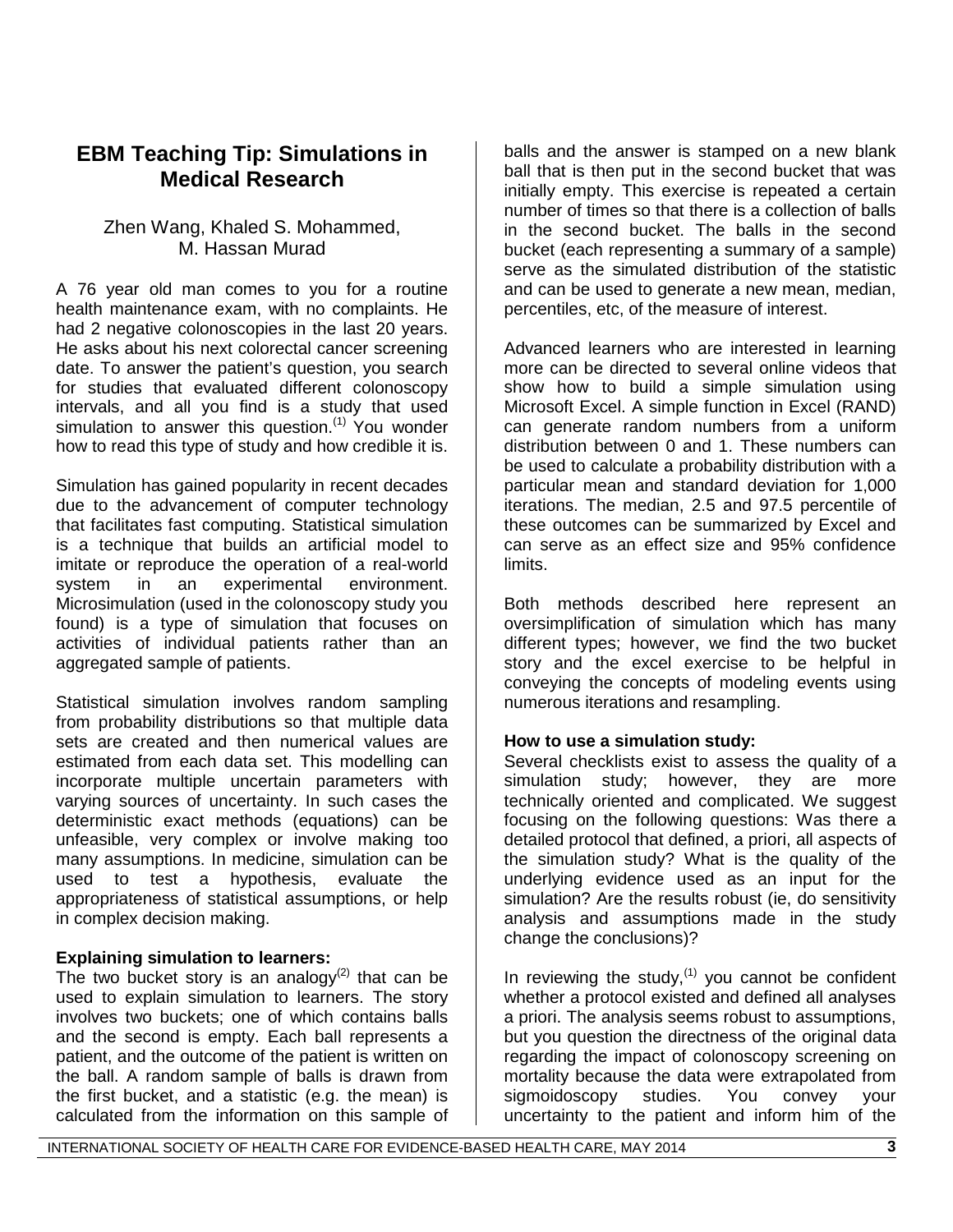results, that is, continuing screening after age 75 in individuals who have had regular and consistently negative screening since age 50 provides minimal incremental benefit. You also inform him that based on this simulation study, the United States Preventive Services Task Force recommended against routine screening for colorectal cancer in adults ages 76 to 85 years<sup> $(3)$ </sup> The patients tells you that based on this information and his values, he opts against further screening.

### **References**

- 1. Zauber AG, Lansdorp-Vogelaar I, Knudsen AB, Wilschut J, van Ballegooijen M, Kuntz KM. Evaluating test strategies for colorectal cancer screening: a decision analysis for the U.S. Preventive Services Task Force. *Ann Intern Med*. Nov 4 2008;149(9):659-669.
- 2. Wood M. The Role of Simulation Approaches in Statistics. *Journal of Statistics Education* Volume 13, Number 3 (2005), [http://www.amstat.org/publications/jse/v13n3/w](http://www.amstat.org/publications/jse/v13n3/wood.html) [ood.html](http://www.amstat.org/publications/jse/v13n3/wood.html)
- 3. Screening for colorectal cancer: U.S. Preventive Services Task Force recommendation statement. *Ann Intern Med.* Nov 4 2008;149(9):627-637.

## **EBM Teaching Tip: Using Analogy to Meta-Analysis to Help Explain Adjustment for Confounders**

Fares Alahdab, Jehad Almasri, Abd Moain Abu Dabrh, Khalid Benkhadra, M. Hassan Murad

The terms adjustment or controlling for confounders are commonly used in observational studies. It remains challenging, however, to explain to learners what these terms mean. We suggested a visual approach in a previous teaching tip $(1)$  Here, we use analogy with meta-analysis as another way to explain adjustment. For some learners, metaanalysis is easily understood as a statistical aggregation of multiple studies; whereas,

adjustment is not well understood. It is certainly not intuitive to know how you can "adjust" for age or for diabetes. Therefore, we use the Cochran-Mantel-Haenszel (CMH) method of adjustment because it is easy to demonstrate and involves pooling effect sizes, just like meta-analysis.

In the fictitious example in table 1 we compare a drug vs. placebo in an observational study that evaluated the mortality after 3 years of therapy.

#### **Table 1**

|                | dead | alive |
|----------------|------|-------|
| drug           | 80   |       |
| <b>Placebo</b> | 230  | 391   |

The relative risk for death in this example is  $(80/380) \div (230/620) = 0.57$ , suggesting that this drug almost halves the risk of dying. We know that age is an important risk factor affecting mortality, therefore we would like to control for age. Results in table 2 are presented for older and younger patients separately.

#### **Table 2**

|                | old  |       | voung |       |
|----------------|------|-------|-------|-------|
|                | dead | alive | dead  | alive |
| drug           | 56   | 84    | 24    | 216   |
| <b>Placebo</b> | つつム  | 336   |       | 54    |
|                |      |       |       |       |

**Tip on making up numbers for this illustration:** Start by table 2, choose an imbalanced distribution of old and young (here 70/30) and imbalanced death rate of old and young (here 40% and 10%) and imbalanced allocation of the old and young to treatment (here 20% and 80%). Once the data in table 2 is filled, aggregate in table 1.

A similar concept to this table has been described  $(2)$ however with different values and without estimating a pooled effect of the strata

The relative risks for older patients is  $(56/140) \div (224/560) = 1.0$  and for younger patients is  $(24/240) \div (6/60) = 1.0$ , suggesting no efficacy in neither groups of patients.

Adjustment or controlling for age using the CMH method involves obtaining a weighted average of these two odds ratio, a process similar to metaanalysis. The weight of each strata is based on its size (analogous to meta-analysis, where weight is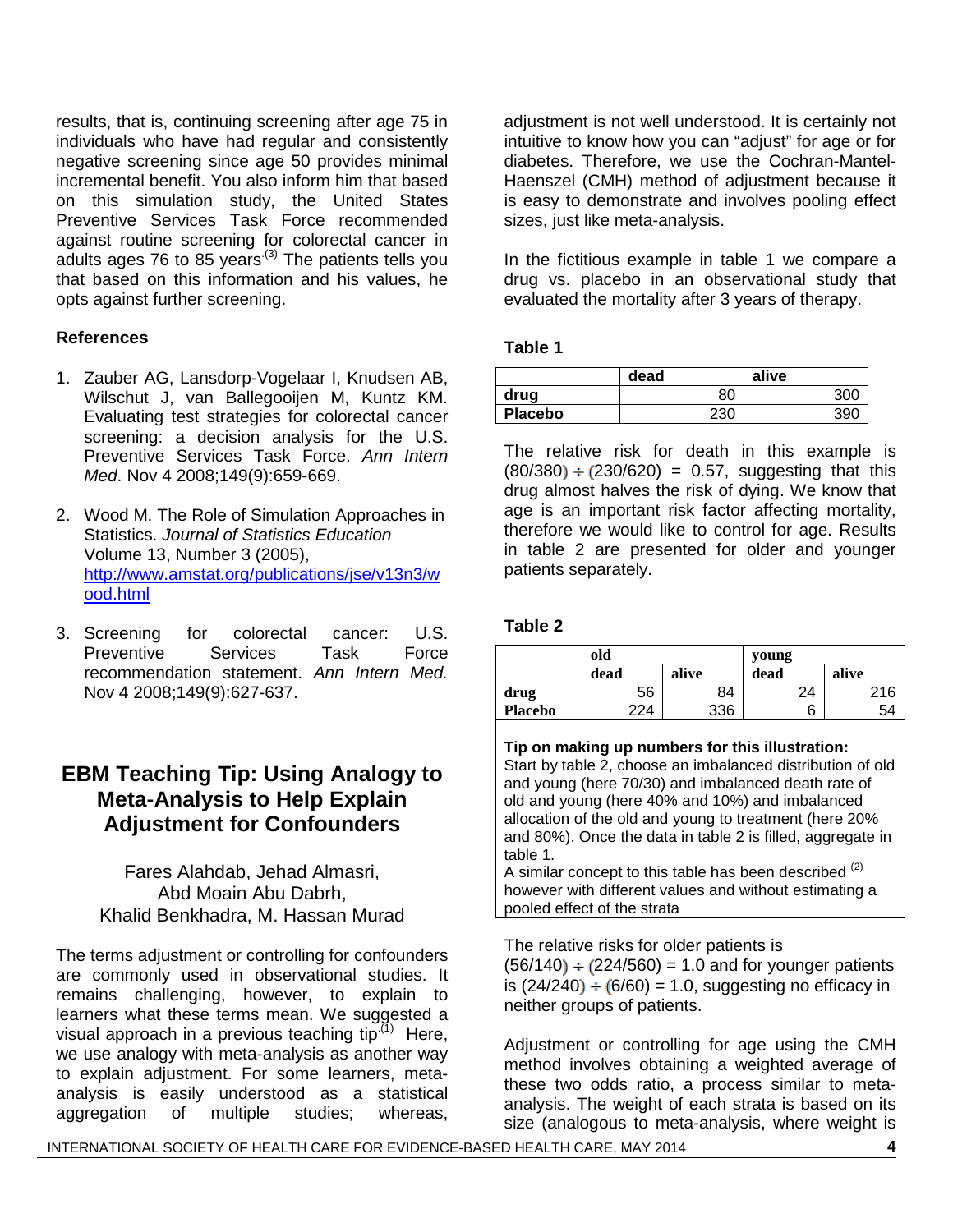based on precision). Here, there were 700 old patients and 300 young patients.

The weighted (pooled) relative risk is:

$$
RR = \frac{\frac{56(224 + 336)}{700} + \frac{24(6 + 54)}{300}}{700} = 1.00
$$
  

$$
RR = \frac{224(56 + 84)}{700} + \frac{6(24 + 216)}{300} = 1.00
$$

Therefore, the adjusted treatment effect suggests no benefit and age explains the observed association. We found the following demonstration and using the analogy to meta-analysis helpful in explaining the concept of adjustment. The CMH method is not practical to use when you simultaneously adjust for several variables (e.g. adjusting for age, diabetes, 3 categories of smoking and 3 categories of race requires constructing 36 sub-strata). Therefore, it is less commonly used and more practical methods such as multivariable regression are available. However, we find it to be a useful method to explain adjustment.

### **References**

- 1. Wang Z, Altayar O, Murad MH. EBM Teaching Tip: Teaching statistical adjustment through imagery. *Newsletter of the International Society for Evidence-Based Medicine*. May 2012(1):3-5.
- 2. Guyatt GH. Teaching video. *Adjusting for Prognostic Imbalances*. [http://ebm.mcmaster.ca/materials\\_videos2.htm](http://ebm.mcmaster.ca/materials_videos2.htm)

## **Addressing the Impact of Missing Participant Data for Continuous Outcomes in Systematic Reviews**

Shanil Ebrahim, Bradley C. Johnston, Elie A. Akl, Reem A. Mustafa, Xin Sun, Stephen D. Walter, Diane Heels-Ansdell, Pablo Alonso-Coello, Gordon H. Guyatt

**Background**: Until recently, no methods were available for addressing missing participant data for

continuous outcomes in systematic reviews. We addressed this gap by proposing an approach involving conducting a complete case analysis as the primary analysis, complemented by sensitivity analyses that apply a series of increasingly stringent assumptions about results in patients with missing continuous outcome data $(1)$ . This approach was limited to systematic reviews in which all trials used the same measurement instrument.

**Objective**: To extend our approach to systematic reviews pooling trials using different instruments to measure the same construct.

**Methods**: We reviewed the available literature, conducted an iterative consultative process, and developed an approach involving a complete case analysis complemented by sensitivity analyses that apply a series of increasingly stringent assumptions about results in patients with missing continuous outcome data. This approach also applies strategies to enhance interpretability of pooled estimates using the minimally important difference (MID), the smallest difference that patients perceive as either an important benefit or harm<sup> $(2,3)$ </sup>.

**Results**: Our approach involves the following steps:

- 1. Choosing the reference measurement instrument, typically the one that is most familiar to the target audience and/or has the best measurement properties.
- 2. Converting scores from different instruments to the units of the reference instrument.
- 3. Using our four increasingly more stringent imputation strategies for addressing missing participant data (Table 1), and calculating a pooled mean difference for the complete case analysis and imputation strategies.
- 4. If the MID is available, calculate, for the complete case analysis and each imputation strategy, the proportion of patients who experienced an important treatment effect.
- 5. Judging the impact of the imputation strategies on the confidence in the estimate of effect by a) considering and applying the

INTERNATIONAL SOCIETY OF HEALTH CARE FOR EVIDENCE-BASED HEALTH CARE, MAY 2014 **5**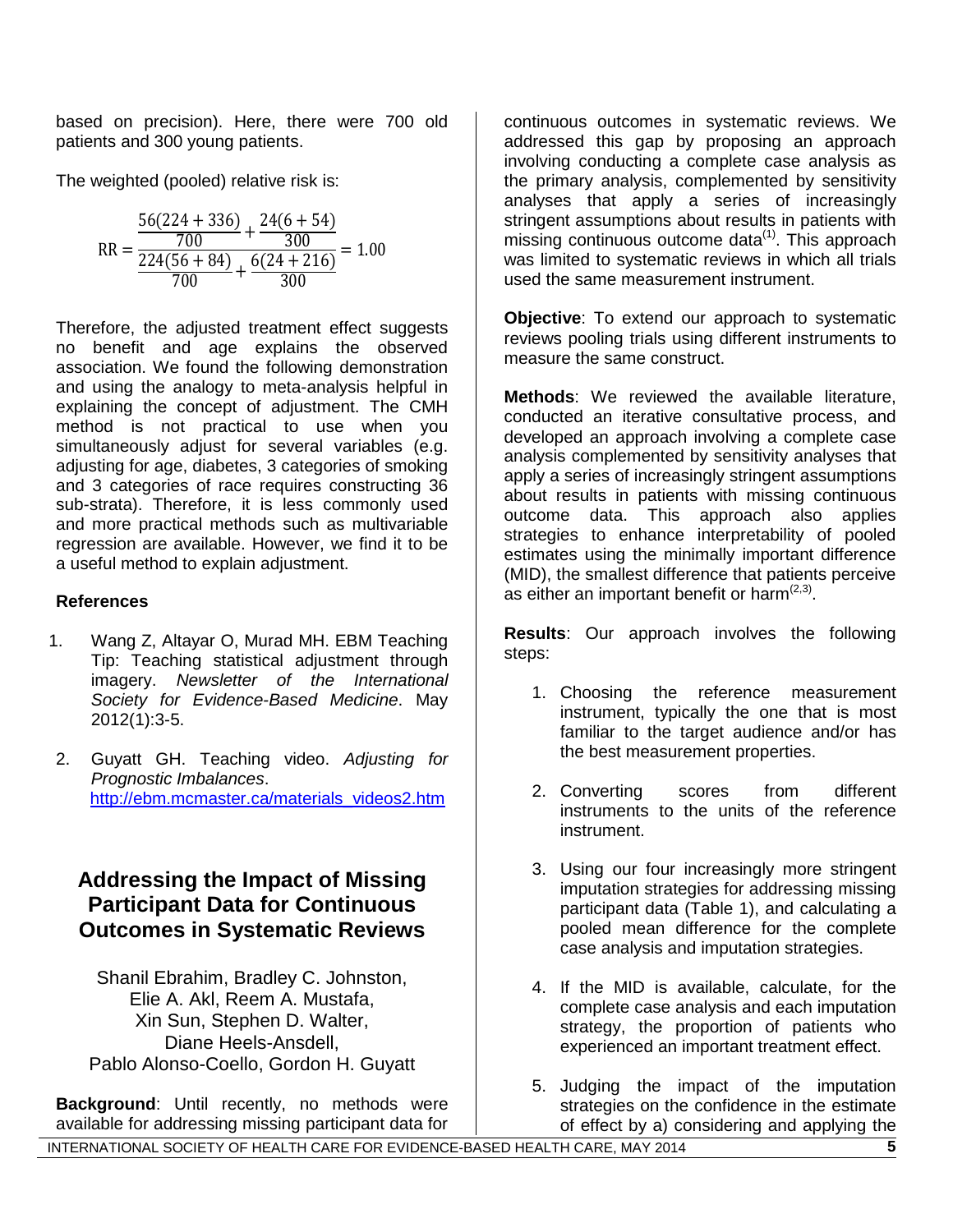most plausible imputation strategies for the systematic review under consideration, and b) testing a reasonable range of thresholds that guideline panels may adopt as an important effect.

We applied our approach to an example systematic review of respiratory rehabilitation for chronic obstructive pulmonary disease $(4)$ . Applying Strategy 1 to 3 resulted in some loss of effect but maintained statistical significance. Strategy 4 (the most stringent) resulted in loss of statistical significance. Figure 1 presents the summary effects of each strategy (showing the proportion of patients who achieved an improvement equal to or greater than the MID of 0.5 CRQ units on a scale from 1 to 7  $(5)$ ) and provides a range of thresholds that guideline panels may adopt as an important effect.

**Conclusions**: Our extended approach provides quantitative guidance for addressing missing participant data in systematic reviews of trials using different instruments to measure the same construct. This approach will facilitate increased rigor in the conduct of systematic reviews of continuous outcomes with missing participant data.

### **References**

- 1. Ebrahim S, Akl EA, Mustafa RA, Sun X, Walter SD, Heels-Ansdell D, Alonso-Coello P,<br>Johnston BC. Guvatt GH. Addressing Johnston BC, Guyatt GH. continuous data for participants excluded from trial analysis: a guide for systematic reviewers. *J Clin Epidemiol* 2014 Mar 5.
- 2. Schunemann HJ, Guyatt GH. Commentary goodbye M(C)ID! Hello MID, where do you come from? *Health Services Research* 2005; 40:593-597.
- 3. Johnston BC, Thorlund K, Schunemann HJ, Xie F, Murad MH, Montori VM, Guyatt GH. Improving the interpretation of quality of life evidence in meta-analysis: the application of minimal important difference units. *Health Qual Life Outcomes* 2010; 8:116.
- 4. Lacasse Y, Goldstein R, Lasserson TJ, Martin S. Pulmonary rehabilitation for chronic

obstructive pulmonary disease. *Cochrane Database Syst Rev* 2006;18:CD003793.

5. Schunemann HJ, Puhan M, Goldstein R, Jaeschke R, Guyatt GH. Measurement properties and interpretability of the chronic respiratory disease questionnaire (CRQ). *COPD* 2005; 2:81-89.

#### **Table 1. Matrix of assumptions for participants with missing data for continuous outcomes in intervention and control arms**

| Assumptions about the means of participants<br>in intervention arm | control arms of included<br>E. Worst mean among<br>trials<br>intervention arms<br>D. Worst mean<br>among the<br>the control arm of the<br>C. Mean score from<br>same trial | Strategy 4                                                                                                 | Strategy 3<br>Strategy 2                      | Strategy 1                                                 |
|--------------------------------------------------------------------|----------------------------------------------------------------------------------------------------------------------------------------------------------------------------|------------------------------------------------------------------------------------------------------------|-----------------------------------------------|------------------------------------------------------------|
|                                                                    |                                                                                                                                                                            | A. Best mean among<br>intervention arms                                                                    | <b>B.</b> Best mean among<br>the control arms | the control arm of the<br>C. Mean score from<br>same trial |
|                                                                    |                                                                                                                                                                            | сопџгој чтл<br>ui sinsqioiriaq 10 <mark>sns</mark> əm<br>$\overline{\mathbf{q}}$ appropries substraint the |                                               |                                                            |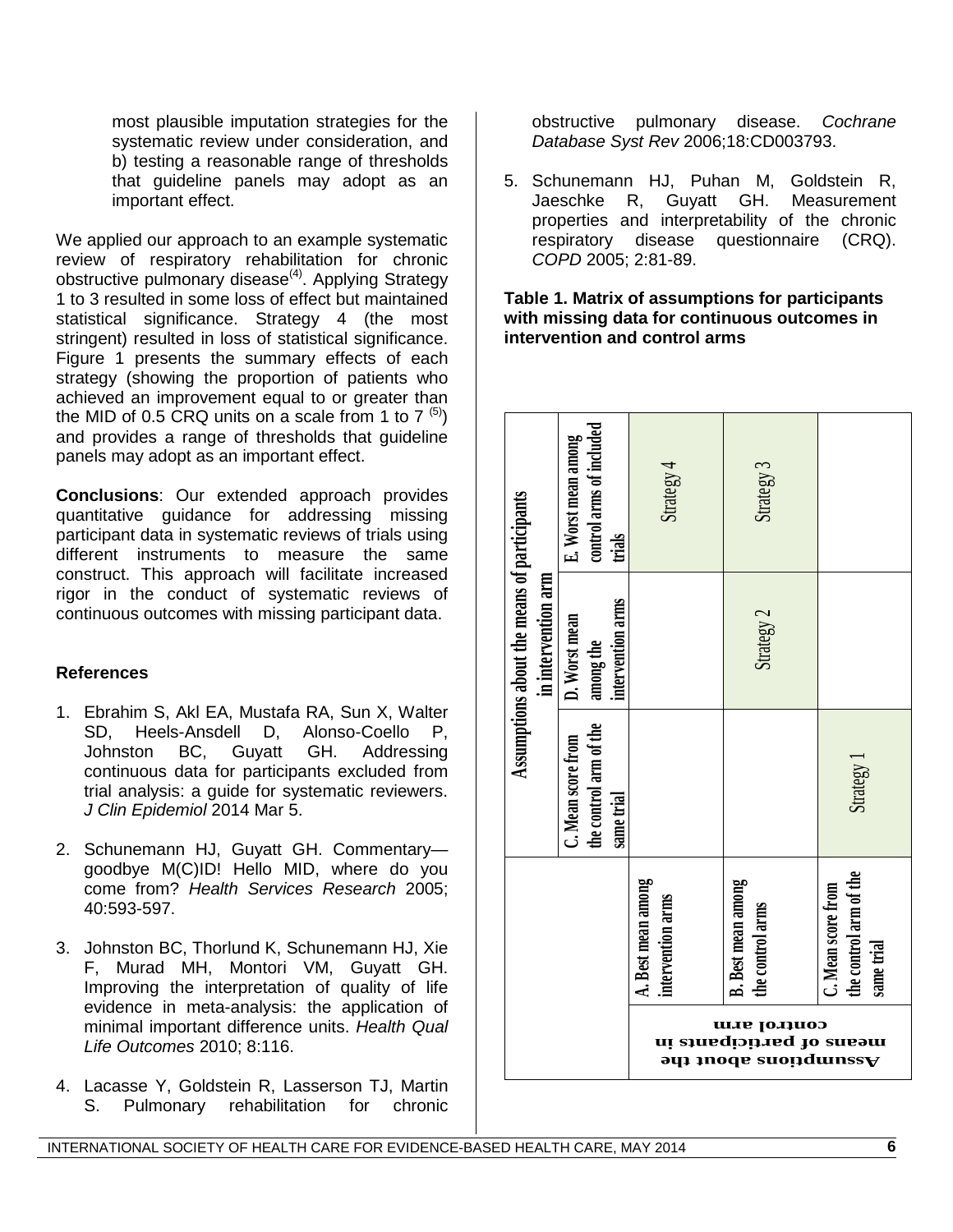## **The Role of Patient Registries in Clinical Research**

## Samuel A Berkman

Randomized controlled trials (RCTs) are considered the highest quality study design for informing the effect of treatment because they are less subject to bias and confounding. However these trials often follow patients for a relatively short period of time, enroll a limited number of patients with many exclusion criteria, and implement rigidly controlled interventions. Consequently, RCTs may have limited generalizability to real world practice, and are not ideal for detecting rare adverse events.

A Registry study is a prospective observational study that uses a large data base of 'real world' patients to study adverse events over a long period of time. Some registries are organized for the purpose of follow-up of people with a variety of diagnoses and treatments in a certain geographic area. Others are established to follow a specific disease such as the Global registry program on long-term warfarin anticoagulation called the Gloria A. fib Registry, which only follows patients diagnosed with non valvular atrial fibrillation. Pharmaceutical companies, many of whom are instrumental in starting such registries can obtain helpful feedback on their product with this kind of study. For example Boehringer Ingelheim established the Gloria registry in atrial fibrillation to determine those factors causing doctors to prescribe or reject Dabigatran in atrial fibrillation<sup>(1)</sup>.

Another example applies to the optimal antiplatelet management of patients with acute coronary syndromes who also have an indication for systemic anticoagulation, such as atrial fibrillation. Such patients receive double anti platelet therapy for their coronary artery disease to prevent occlusion or reocclusion after interventional procedures. They concurrently receive full dose systemic anticoagulation for their atrial fibrillation to prevent an embolic stroke. Such patients receiving "triple therapy" have developed high rates of bleeding which frequently necessitate temporarily stopping the treatment.

Only one RCT of 573 patents, the WOEST trial, $(2)$ has looked at this situation comparing two drugs versus three. The WOEST trial found that patients on two drugs, one antiplatelet agent Clopidogrel and a vitamin K antagonist , had a significantly lower incidence of hemorrhage (19.4% vs 44.4%HR.36, CI 0.26-.50, p< 0.0001) with no decease in efficacy than triple therapy including aspirin . Major bleeding was decreased but not significantly. However, bleeding even when not considered major by the various bleeding scales is very important in coronary artery disease because it may necessitate stopping the antiplatelet treatment and make the patient vulnerable to an arterial occlusion.

A registry cohort study in Denmark  $(3)$  examined the same problem. In Denmark all residents are provided with a permanent registration number that enables linkage between four nationwide registries. One registry was used to identify patients with atrial fibrillation hospitalized for myocardial infarction or percutaneous coronary intervention between January 2001 and December 2009. They collected information on warfarin, aspirin and clopidogrel use in these cases. They came to the same conclusion as the WOEST trial that a combination of Clopidogrel and Coumadin was as efficacious as triple therapy and had significantly less bleeding issues, including major bleeding.

This trial, unlike WOEST, had the advantage of much higher power since there were 12165 patients in the study and the data was studied over an 8 year period (each patent was studied over one year for bleeding). The only exclusions were those patients with an MI or PCI within one year before the index date. The risk of bleeding was lower with clopidogrel and vitamin K antagonists (HR.78, CI 0.55-1.12); and this included major bleeding. The conclusion of both studies is that we should be looking to eliminate aspirin and administer double therapy rather than triple therapy for patients requiring both antiplatelet and anticoagulation therapy.

Both randomized and registry trials have contributed to helping resolve the conundrum of what is the optimal anticoagulant regimen for people with both atrial fibrillation and acute coronary syndrome. The randomized trial was helpful in establishing the treatment effect and the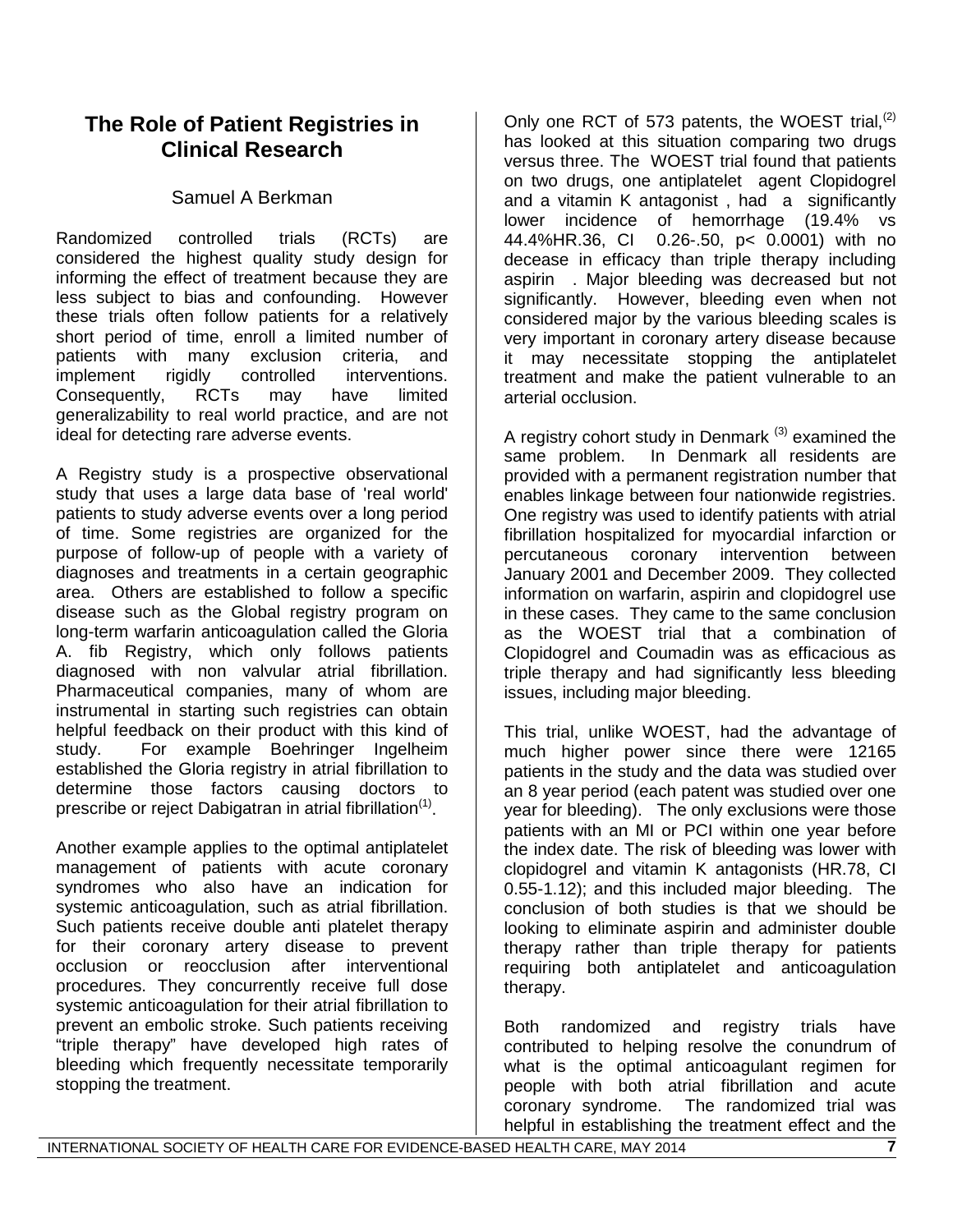registry trial provided valuable evidence towards understanding long term risks of bleeding.

### **References**

- 1. Huisman M, Lip GY, Diener H, et al. Design and rationale of a global registry on long-term oral antithrombotic treatment in patients with atrial fibrillation: A global registry program on long-term oral antithrombotic treatment of patients with atrial fibrillation. *American Heart Journal* 2014; 167:329-34.
- 2. Dewilde WJM, Oirbans T, Verheught F. The use of the fifth toe with or without aspirin in patients taking oral anticoagulant therapy and undergoing percutaneous coronary intervention: A global and labile, randomized, control trial. *Lancet* 2013; 381: January 1, 2007-15.
- 3. Lamberts M, Gislason G, Olesen JB. Oral anticoagulation and antiplatelets in atrial fibrillation patients after Myocardial infarction and coronary intervention. *JACC* 2013; 62(11):981-89.

Trusted evidence. informed decisions. Better health.

# **Cochrane Connect**

Cochrane

Connect

## Caroline Mavergames

Cochrane now publishes "Cochrane Connect", an international newsletter reporting each month on the newest health evidence, news about Cochrane projects and impact, training and event alerts, and more. You can read the first issue - February 2014 and subscribe to Cochrane Connect at [http://www.cochrane.org/news/newsletters.](http://www.cochrane.org/news/newsletters)

Current editions of newsletters from Cochrane Review Groups, Centres, Fields, Networks, Methods Groups and core teams are also available at that URL. For more information, contact the Cochrane Communications team at [news@cochrane.org.](mailto:news@cochrane.org)

## **Advancing Surgical Research: The IDEAL Collaboration**

### Philipp Dahm, on behalf of the IDEAL Collaboration

An exciting development in evidence-based surgery has been the increased uptake and further refinement of the Idea, Development, Exploration, Assessment and Long-term follow-up (IDEAL) framework. IDEAL aims to improve how research in surgery and other forms of interventional therapies are conducted by defining a framework of development stages. It further makes specific recommendations how to conduct surgical research in these settings by mapping each stage to suitable study designs. In brief, IDEAL recognizes an Idea stage (1) as the starting point of surgical innovation, at which time a given procedure is first applied to patients. Irrespective of a positive or negative outcome, these experiences should be reported in case reports or series. Further development should then occur in prospectively planned developmental (2a) and exploration (2b) stage studies with key aims of further refining the procedure and addressing the surgical learning curve, respectively. The objective of the assessment stage (3) is to determine the therapeutic effectiveness and potential complications of the procedure, which is ideally accomplished in a randomized controlled trial (when appropriate). Lastly, there is an important role for the long-term study (stage 4) of procedure outcomes to identify rare adverse events and provide quality control.

The IDEAL framework has its origin in the efforts of the Balliol Collaboration, a group of surgeons, researchers, journal editors, methodologists, statisticians, and other individuals committed to advancing the production, dissemination and evaluation of high quality research in surgery that met on several occasions in Oxford, UK. The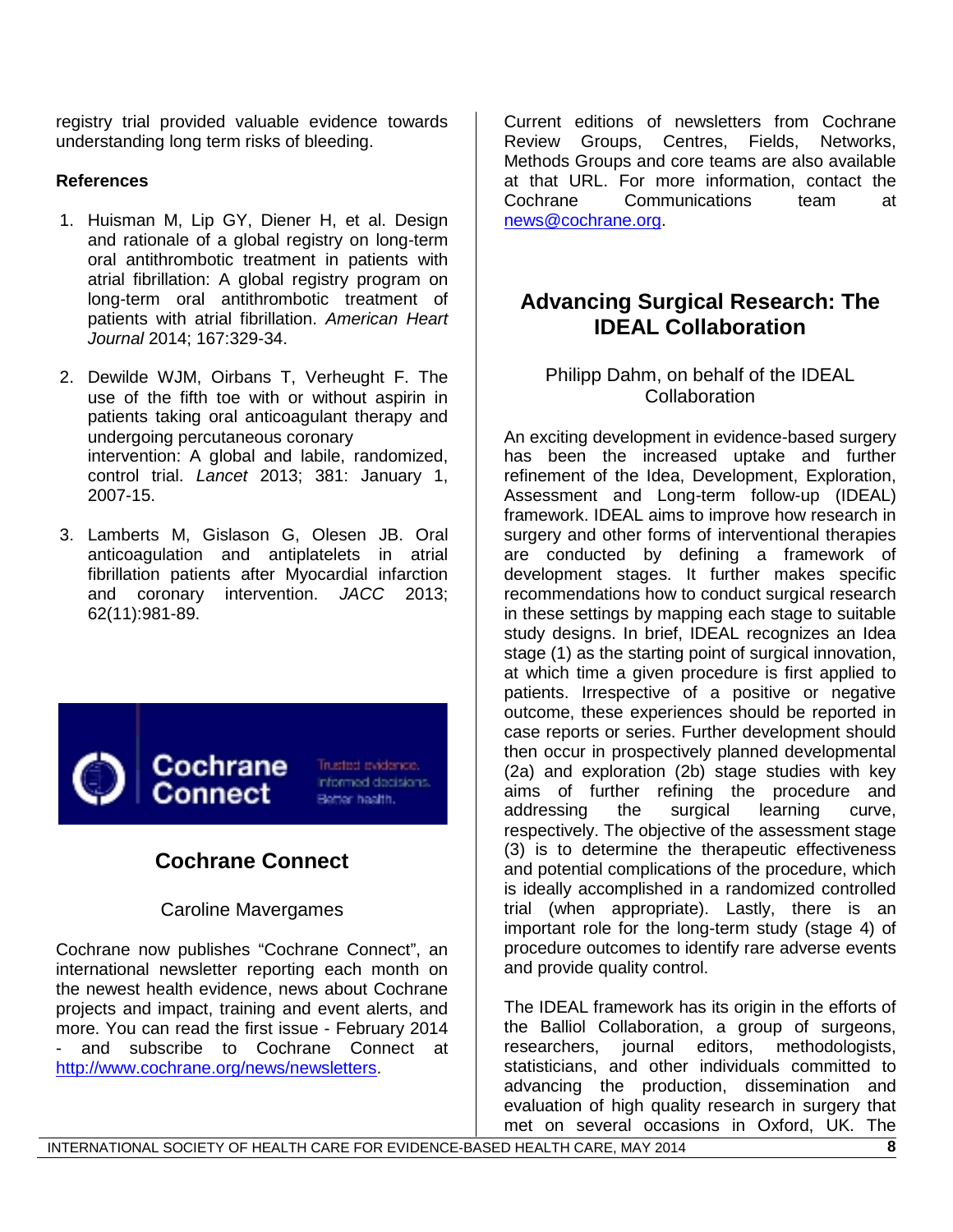central product of these efforts was three Lancet publications in 2009 describing the IDEAL stages and recommendations. (1-3). Since that time, several meetings have followed, resulting in refinements, which have been reported in a series in the BMJ.

Important to the success of IDEAL has been the engagement of different stakeholders, including industry. An active partner in the further development has been the Food and Drug Administration (FDA) that has recognized many parallels in surgical research and medical device investigations. An IDEAL meeting in 2011 was hosted by the FDA and aimed to bridge the IDEAL framework with its ongoing efforts to reform the device approval process. The most recent meeting, held at Weil-Cornell University in New York, once again assembled a diverse group of surgeons, methodologists, journal editors, device-makers and regulators. Participants explored the specific implications of the IDEAL recommendations for a variety of medical devices, ranging from antiinfective coated implants to transcatheter valve therapy and endoluminal surgical platforms. It was the participants' consensus opinion that the IDEAL recommendations are highly applicable to the evaluation and approval of medical devices, and should undergo further formal testing in this setting.

Meanwhile, the IDEAL Collaboration has become actively engaged with several professional organizations, including the American College of Surgeons (ACS) that will feature a plenary presentation by Peter McCulloch as Chair of the IDEAL Steering Group at their upcoming Clinical Congress this year in San Francisco. An increasing number of surgical research studies designed and reported according to IDEAL principles provide further witness of the positive impact the Collaboration is having in changing the culture of surgical research. Individuals and organizations interested in promoting high quality research are encouraged to become involved with<br>the IDEAL Collaboration (http://www.idealthe IDEAL Collaboration (http://www.idealcollaboration.net), which also maintains an active social media presence on twitter (@IDEALCollab).

### **References**

1. Barkun JS, Aronson JK, Fedlman LS, et al. Evaluation and stages of surgical innovations. *Lancet* 2009, 374(9695):1089-96.

- 2. Ergina PL, Cook JA, Blazeby JM, et al. Challenges in evaluating surgical innovations. *Lancet* 2009; 374(9695):1097-104.
- 3. McCulloch P, Altman DG, Campbell WB, et al. No surgical innovation without evaluation: the IDEAL recommendations. *Lancet* 2009; 374(9695):1105-12.

## **Evidence-Informed Public Health: an Introduction from the National Collaborating Centre for Methods and Tools**

### Jeannie Macintosh

Public health decisions are made every day – decisions about practice, programs and policies. Whether related to chronic disease prevention, promotion of healthy behaviours, or prevention of injury, the use of the best available research evidence to inform public health decisions has the potential to produce better health outcomes for communities.

#### **What is evidence-informed public health?**

Evidence-informed public health (EIPH) is the process of distilling and disseminating the best available evidence, and using that evidence to inform and improve public health practice and policy.

EIPH builds on the concept of evidence-based medicine, a term that was originally coined by Gordon Guyatt *et al.* in 1992 and subsequently developed by the Evidence-Based Medicine Work Group under his leadership (Cullum, Ciliska, Marks & Haynes, 2008). In EIPH, the word "informed" is used to acknowledge the many factors, beyond the research evidence, that influence decision-making (see Box) (Ciliska, Thomas & Buffet 2010).

The National Collaborating Centre for Methods and Tools (NCCMT) has developed an approach to EIPH that can help decision makers consider the best available research evidence for the issue at hand. The NCCMT website includes a dedicated [EIPH section](http://www.nccmt.ca/eiph/index-eng.html) where you will find a dynamic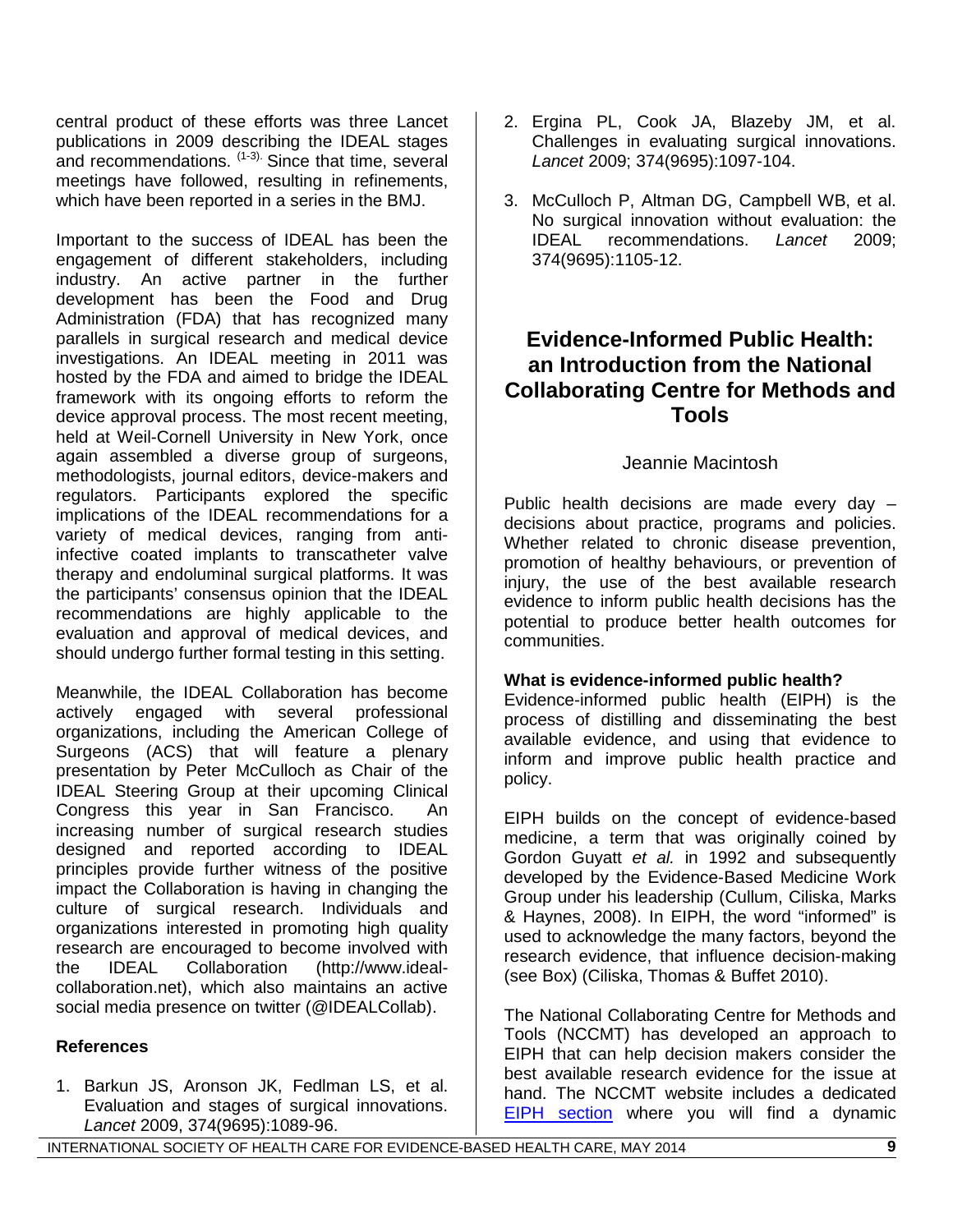representation of the seven steps of EIPH. Each step includes an explanation, a few example questions, and links to recommended resources such as relevant methods and tools as well as additional background information.



**Steps of Evidence-Informed Public Health** 

Most public health professionals recognize that the best decisions are not based on research findings alone. By considering evidence from a range of sources, your can increase the chances that your decisions will result in programs and actions that are both effective and appropriate for your communities and target populations.



### **A Model for Evidence-Informed Decision Making in Public Health**

This model for evidence-informed decision making in public health is particularly relevant at the fifth step of evidence-informed public health: *Adapt the information to a local context.* Ultimately, decision makers must draw on their explicit and tacit public health knowledge and expertise to incorporate all the relevant factors into the final decision, conclusion or recommendation. (See the NCCMT fact sheet for more details on the model for evidence-informed decision making in public health <http://www.nccmt.ca/registry/index-eng.html>

Implementing a systematic process of EIPH ensures that you:

- create programs and actions that are both effective and appropriate for your communities and target populations;
- effectively transfer knowledge from both quantitative and qualitative research and other sources into practice and policy;
- strengthen public health practice and policy.

#### **Barriers and Bridges**

There are barriers to using research evidence in practice, including a shortage of time, a lack of access to research evidence, and inadequate skills necessary to critically appraise the research found. NCCMT provides resources and strategies that can help you overcome these challenges:

NCCMT's [Registry of Methods and Tools](http://www.nccmt.ca/registry/index-eng.html) includes knowledge translation resources to help you at each step of the process. Methods and tools in the Registry can be sorted by the step of EIPH or by the particular knowledge translation task you are working on (for example: program planning, communication or policy development).

NCCMT has developed a series of self-paced, interactive online learning modules related to EIPH. Login to the [Learning Centre](http://www.nccmt.ca/learningcentre/index.php#main.html) to access a suite free online learning modules, including:

- Introduction to Evidence-Informed Decision Making in Public Health,
- Quantitative Research Designs 101: Addressing Practice-Based Issues in Public **Health**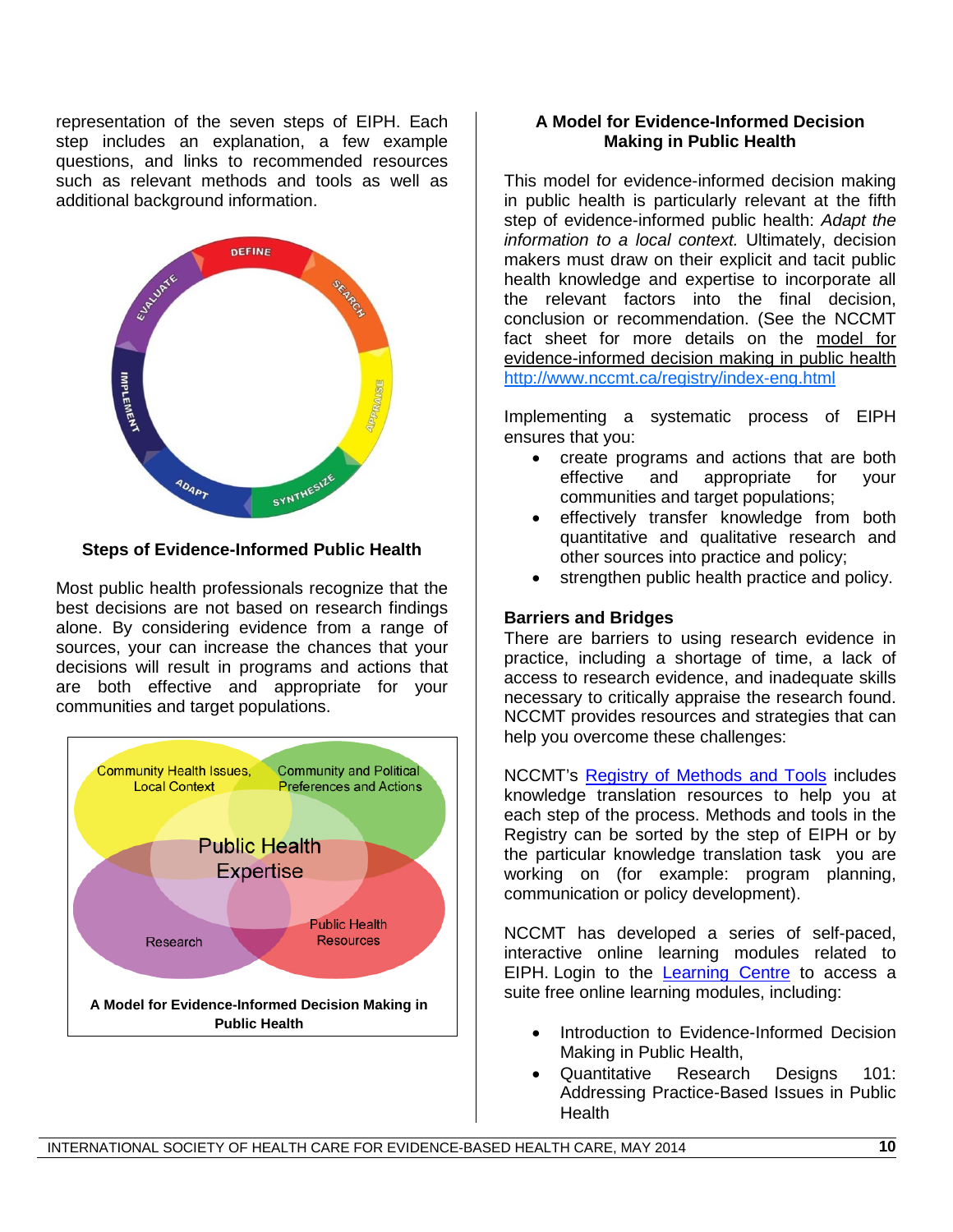- Searching for Research Evidence in Public Health
- Critical Appraisal of Intervention Studies
- Critical Appraisal of Systematic Reviews
- Critical Appraisal of Qualitative Studies
- Assessing the Applicability and Transferability of Evidence

In addition to the modules, the Learning Centre also houses [Search Pyramids,](http://www.nccmt.ca/spotlights/nccmt_searchpyramids-eng.html) customizable tools designed to help structure and support your search for research evidence.

[Understanding Research Evidence](http://www.nccmt.ca/resources/multimedia-eng.html#ure) is a series of short videos that explain some important terms that people are likely to encounter when looking at research evidence. These concise videos explain each term in plain language using realistic public health examples and engaging visuals.

#### **Want to learn more?**

[Create an account](http://www.nccmt.ca/subscribe-eng.html) with NCCMT. Login to the Learning Centre. Watch for the NCCMT Weekly Round-up to hear about upcoming events and new resources as they become available. All the materials on the NCCMT website are available in both English and French.

#### **RESOURCES:**

Ciliska, D., Thomas, H., & Buffet, C. (2010). *An Introduction to Evidence-Informed Public Health and A Compendium of Critical Appraisal Tools for Public Health Practice (Revised)*. Hamilton, ON: National Collaborating Centre for Methods and Tools. Retrieved from

[http://www.nccmt.ca/pubs/2008\\_07\\_IntroEIPH\\_com](http://www.nccmt.ca/pubs/2008_07_IntroEIPH_compendiumENG.pdf) [pendiumENG.pdf.](http://www.nccmt.ca/pubs/2008_07_IntroEIPH_compendiumENG.pdf)

Cullum, N., Ciliska, D. K., Marks, S., & Haynes, B. (2008). An Introduction to Evidence-Based Nursing. In: N. Cullum, D. Ciliska, R.B. Haynes, & S. Marks (Eds.), *Evidence-Based Nursing: An Introduction* (pp. 1-8). Oxford, U.K.: Blackwell.

National Collaborating Centre for Methods and Tools. (2012). *A Model for Evidence-Informed Decision-Making in Public Health.* [fact sheet]. Retrieved from

[http://www.nccmt.ca/pubs/FactSheet\\_EIDM\\_EN\\_W](http://www.nccmt.ca/pubs/FactSheet_EIDM_EN_WEB.pdf) [EB.pdf.](http://www.nccmt.ca/pubs/FactSheet_EIDM_EN_WEB.pdf)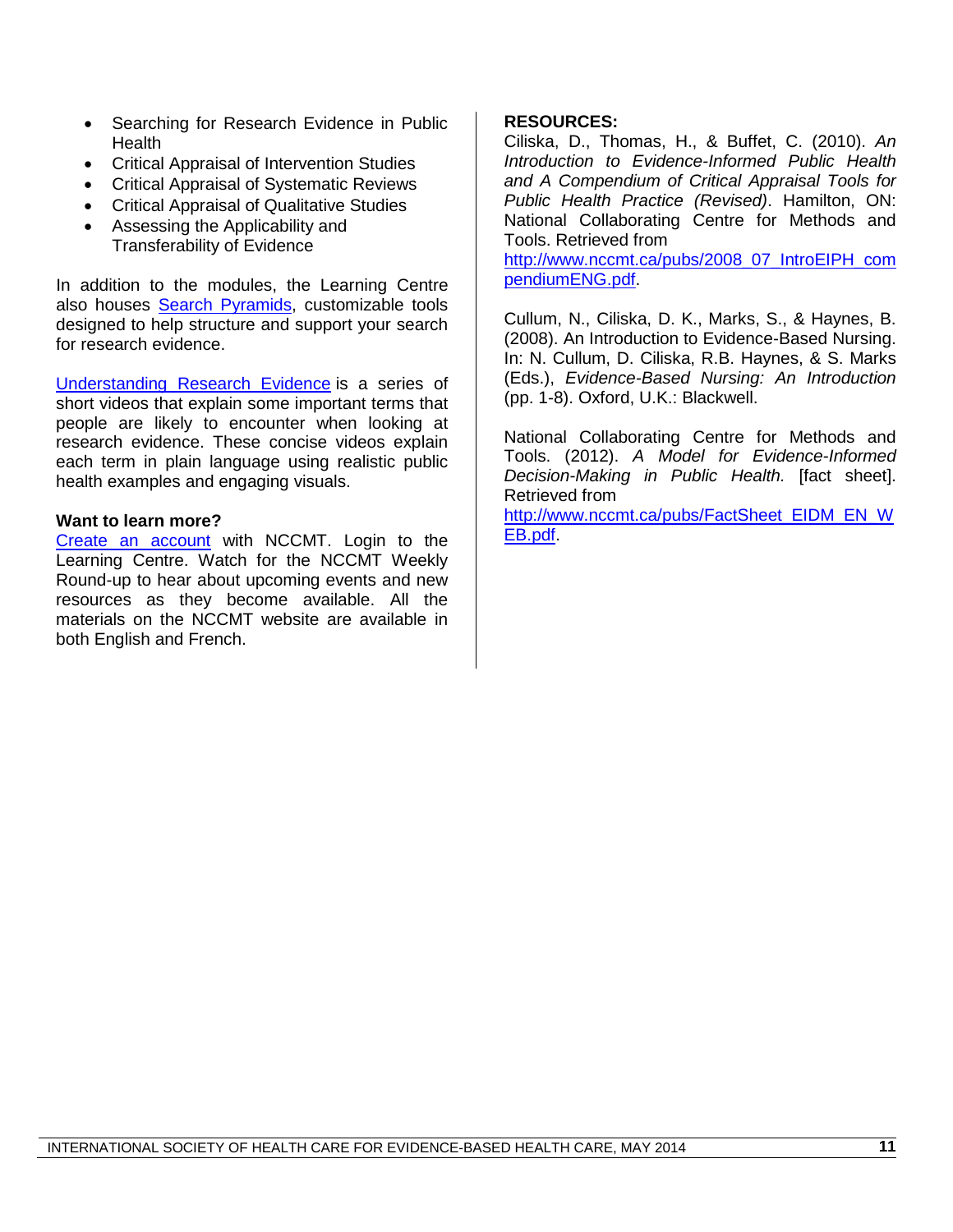# **McMaster EVIDENCE-BASED Practice Workshops**



**McMaster Evidence-Based Practice Workshops** 

### June 9-13, 2014

#### **McMaster University**

Come to McMaster, the birthplace of evidencebased health-care, to join in one of two closely related workshops.

The first caters to clinicians who wish to improve their clinical practice through enhanced skills in reading, interpreting, and applying the medical literature.

The second is designed for clinician educators interested in enhancing their skills for teaching the principles of evidence-based practice to others.

**Both workshops are** tailored to faculty and community internists, hospitalists, and senior and incoming chief residents.

## To experience the BEST in EVIDENCE-BASED **Health Care Education at McMaster University**

Monday, June 9th - Friday, June 13th, 2014

#### **WHAT IS EVIDENCE-BASED CLINICAL PRACTICE / EVIDENCE-BASED MEDICINE?**

Evidence-based clinical practice (EBCP) is an approach to health-care practice that explicitly acknowledges the evidence that bears on each patient management decision, the strength of that evidence, the benefits and risk of alternative management strategies, and the role of patients' values and preferences in trading off those benefits and risks.

#### **WHY ARE EVIDENCE AND VALUES OR PREFERENCES IMPORTANT?**

Clinicians are confronted daily with questions about the interpretation of diagnostic tests, the harm associated with exposure to an agent, the prognosis of a disease in a specific patient, the effectiveness of a preventive or therapeutic intervention, and the relative costs and benefits associated with these decisions. Both elinicians and policy makers need to know whether the conclusions of a primary study or a systematic review are valid, and whether recommendations in clinical practice guidelines are hmma

Members of the Department of Clinical Epidemiology and **Biostatistics at McMaster** University, in collaboration with other colleagues trained in both medicine and in clinical epidemiology, have developed a set of common sense strategies

to assist in the critical appraisal of evidence. They have also developed approaches to explicitly considering values and preferences in clinical decisionmaking, thereby encouraging the practice of EBCP.

#### **WORKSHOP OBJECTIVES**

- \* Both streams: To help participants advance their skills in critically appraising the literature, and their skills in acknowledging and incorporating values and preferences in clinical decision making
- \* Improve your practice stream: To aquire an understanding of common epidemiological concepts (e.g. interpreting hazard ratios, confidence intervals, critical appraisals of a systematic review) and advance their skills in using the literature for quality assurance, improving practice, and judging comparative effectiveness of health care interventions.
- \* Teaching stream: To help participants learn how to teach EBCP using a variety of educational models in different settings, with different types of learners

#### **WORKSHOP FORMAT**

The workshop is offered as a one-week intensive course.

Participants will be learning in interactive small groups led by clinical epidemiologists and

McMaster Evidence-Based Practice Workshops | June 9-13, 2014 | http://ebm.mcmaster.ca CONTINUING HEALTH SCIENCES EDUCATION PROGRAM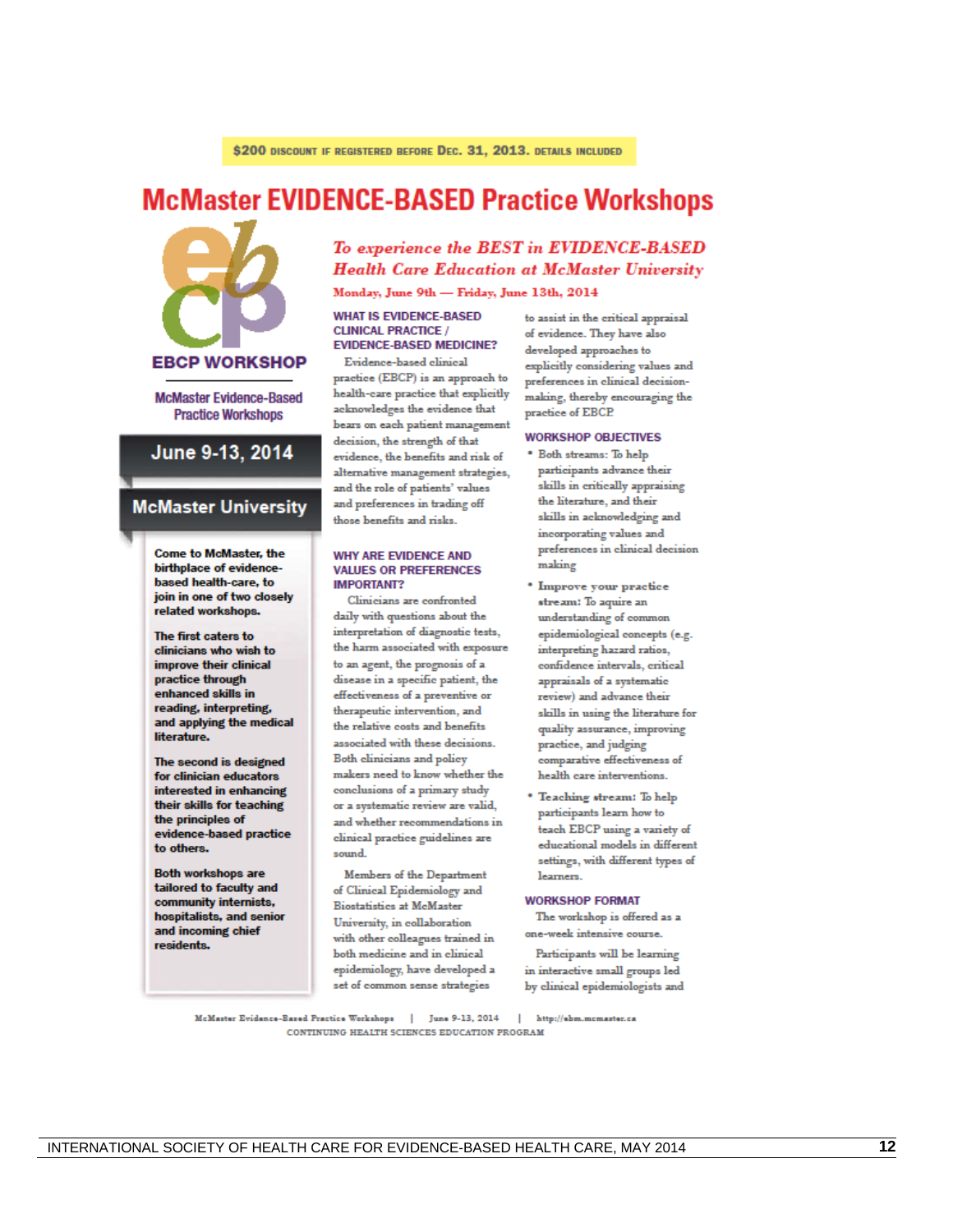practitioners from McMaster and other institutions. The workshop will consist of small and large group sessions, individual study time and, for the teaching stream, opportunities for workshop participants to lead teaching sessions using their own ideas, materials, and reflecting their own experiences.

#### **WORKSHOP MATERIALS**

Prior to and at the workshop, participants will have access on-line to educational materials that include literature on critical appraisal and EBCP, the small group learning format, a set of clinical problems, JAMAevidence, and a variety of other EBCP aids.

#### **WHY COME TO MCMASTER UNIVERSITY?**

McMaster University is not only the birthplace of evidence-based medicine, and has produced the definitive evidence-based health care texts. We also continue to lead the world in innovation and advances in EBHC practice and teaching. McMaster's workshop, running for more than 25 years, has provided the model for EBHC workshops throughout the world. Over this time, we have developed a cadre of the best EBHC educators in North America who return to the workshop year after year because of the intensely stimulating and educational environment. Come to experience the best in EBHC education!

#### **TRAVEL, FACILITIES AND ACCOMMODATION**

The workshop will be held at McMaster University. Upon confirmation of a definite placement in the workshop, you will receive a formal letter, access to the website and background and introductory materials will be provided with general information regarding specifics of the workshop, accommodation and travel. TRAVEL AND **ACCOMMODATION ARRANGEMENTS ARE** THE RESPONSIBILITY OF THE REGISTRANT, Modest accommodation is available on eampus. Other accommodations are available in city hotels, 10-30 minutes away by foot, bus or ear.

| <b>REGISTRATION FEES</b>                           | CDN $$*$     | US <sub>s</sub> |
|----------------------------------------------------|--------------|-----------------|
| \$200 DISCOUNT IF REGISTERED BEFORE DEC. 31, 2013. |              |                 |
| One member from an institution                     | \$2800       | \$2885          |
| Two members from an institution                    | $$2500$ each | \$2575 each     |
| Three or more members from an institution          | \$2200 each  | \$2270 each     |

\*Includes 13% Harmonized Sales Tax (HST # R119-035-988). Tuition includes all workshop materials, photocopying services, access to computer literature searching and dinner on the first and last evenings.

#### **REGISTER ON-LINE AT:**

http://ebm.memaster.ca/registration online.htm

Please return the completed application form and registration fee (North American registrants please send cheque or money order; non-North American registrants please send international money order drawn on a USA or Canadian bank).

Please make the registration fee payable to MCMASTER UNIVERSITY, and send to:

#### Regular Mail

Laurel Grainger EBCP Workshop Registrar McMaster University 1280 Main Street West **HSC 2C12** Hamilton, ON L8S 4K1 Canada

#### Courier

**Laurel Grainger** EBCP Workshop Registrar McMaster University 1200 Main Street West. HSC 2012 Hamilton, ON L8N 3Z5 Canada Tel: 905-525-9140 X23162

#### PLEASE DIRECT ANY INQUIRIES TO:

Deborah Maddock EBCP Workshop Coordinator or

**Laurel Grainger** EBCP Workshop Registrar

|             | Telephone: 905.525.9140 |  |  |
|-------------|-------------------------|--|--|
|             | X22900, X23162          |  |  |
| <b>Even</b> | 905 594 3841            |  |  |

 $E_{\rm B}$ 

|       | 905.524.3841             |
|-------|--------------------------|
| nail: | $\mod$ doek $@$ memaster |

ca

E-mail: graing@memaster.ea

McMaster Evidence-Based Practice Workshops | June 9-13, 2014 | http://ebm.mcmaster.ca CONTINUING HEALTH SCIENCES EDUCATION PROGRAM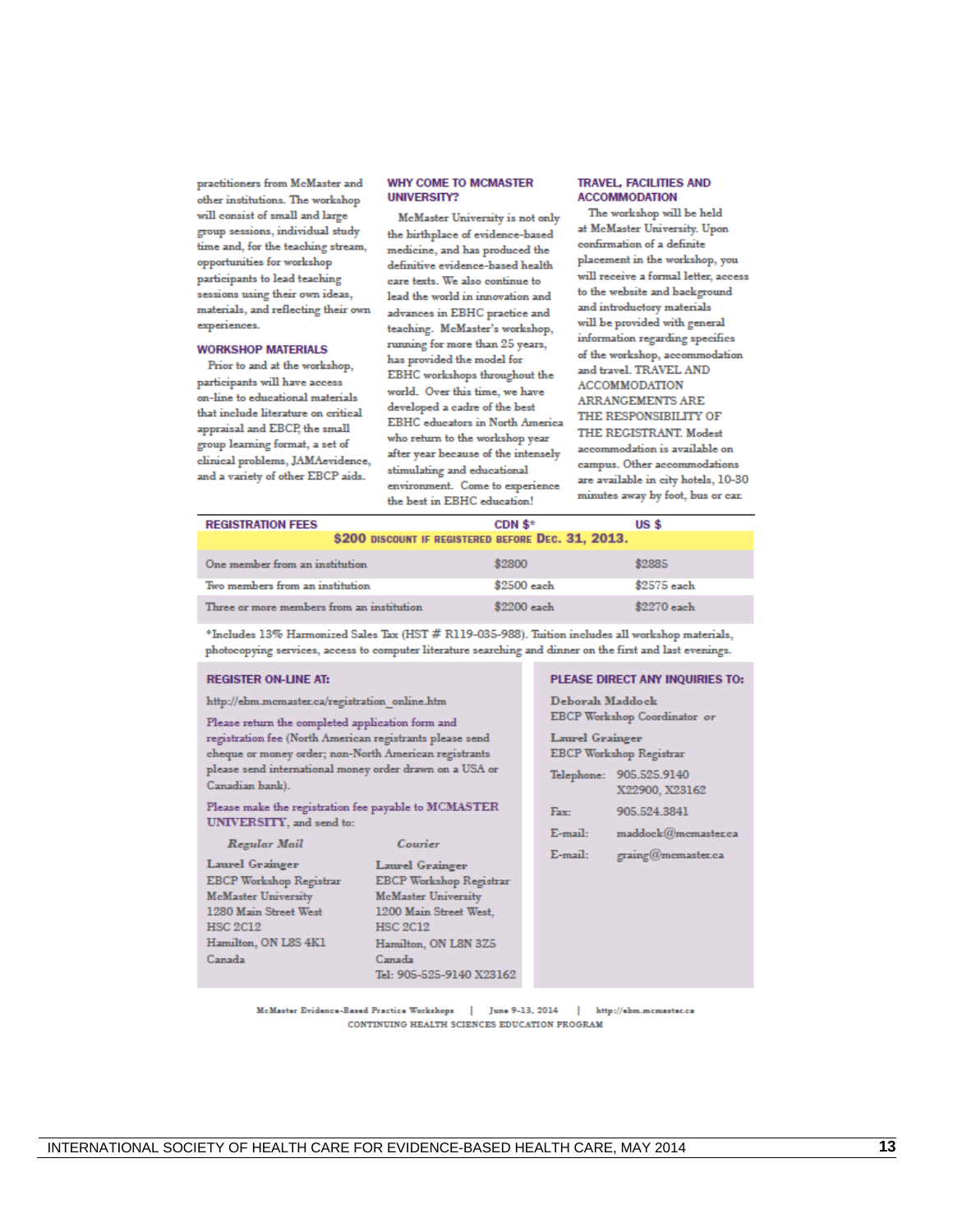## **GUEST CONTRIBUTORS**

**Abd Moain Abu Dabrh [abuDabrh.AbdMoain@mayo.edu](mailto:abuDabrh.AbdMoain@mayo.edu)**

**Elie A Akl [ea32@aub.edu.lb](mailto:ea32@aub.edu.lb)**

**Fares Alahdab [Alahdab.fares@mayo.edu](mailto:Alahdab.fares@mayo.edu)**

**Jehad Almasri [jalmasri@icloud.com](mailto:jalmasri@icloud.com)**

**Pablo Alonso-Coello [PAlonso@santpau.cat](mailto:PAlonso@santpau.cat)**

**Khalid Benkhadra [Benkhadra.Khalid@mayo.edu](mailto:Benkhadra.Khalid@mayo.edu)**

**Samuel Berkman [sberkman@ucla.edu](mailto:sberkman@ucla.edu)**

**Philipp Dahm [Philipp.Dahm@urology.ufl.edu](mailto:Philipp.Dahm@urology.ufl.edu)**

**Shanil Ebrahim [shanil.ebrahim@utoronto.ca](mailto:shanil.ebrahim@utoronto.ca)**

**Gordon Guyatt [guyatt@mcmaster.ca](mailto:guyatt@mcmaster.ca)** **Diane Heels-Ansdell [ansdell@mcmaster.ca](mailto:ansdell@mcmaster.ca)**

**Bradley Johnston [bradley.johnston@sickkids.ca](mailto:bradley.johnston@sickkids.ca)**

**Jeannie Mackintosh [mackint@mcmaster.ca](mailto:mackint@mcmaster.ca)**

**Caroline Mavergames [Caroline.Mavergames@cochrane.org](mailto:Caroline.Mavergames@cochrane.org)**

**Khaled S Mohammed [Mohammed.khaled@mayo.edu](mailto:Mohammed.khaled@mayo.edu)**

**M. Hassan Murad [Murad.mohammad@mayo.edu](mailto:Murad.mohammad@mayo.edu)**

**Reem A Mustafa [ramustafa@gmail.com](mailto:ramustafa@gmail.com)**

**Xin Sun [sunx79@hotmail.com](mailto:sunx79@hotmail.com)**

**Stephen D Walter [walter@mcmaster.ca](mailto:walter@mcmaster.ca)**

**Zhen Wang [Wang.zhen@mayo.edu](mailto:Wang.zhen@mayo.edu)**

INTERNATIONAL SOCIETY OF HEALTH CARE FOR EVIDENCE-BASED HEALTH CARE, MAY 2014 **14**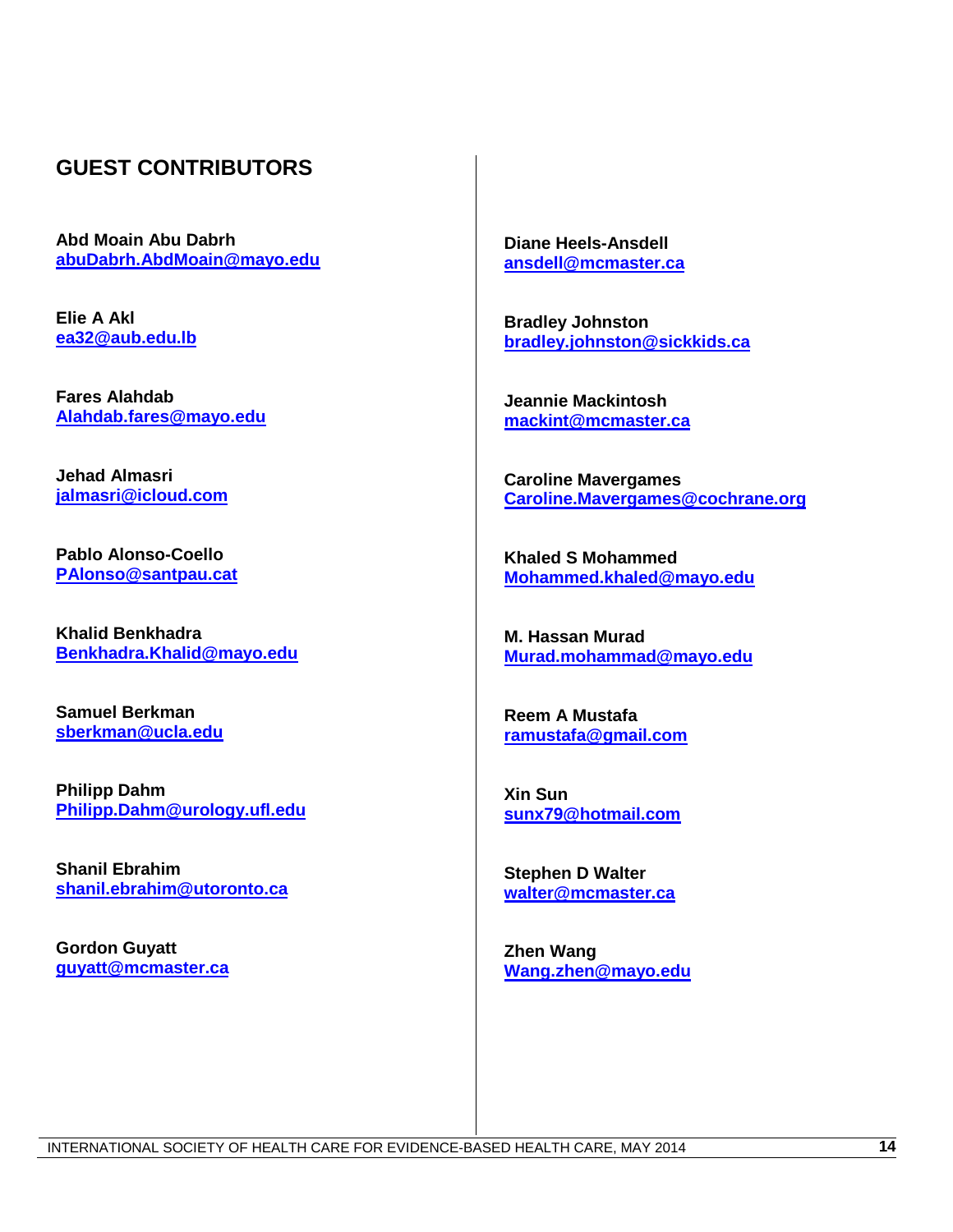## **EDITORS**

#### *Jason Busse*

Assistant Professor, Clinical Epidemiology & Biostatistics McMaster University, Faculty of Health Sciences Clinical Epidemiology & Biostatistics 1280 Main Street West, HSC-2C12 Hamilton, ON L8S 4K1 **[j.busse@rogers.com](mailto:j.busse@rogers.com)**

#### *Paul Glasziou*

Professor of Evidence-Based Medicine Director of the Centre for Research in Evidence-Based Health Care, Bond University Qld, Australia 4229 **pglaszi[o@bond.edu.au](mailto:Paul_Glasziou@bond.edu.au)**

#### *Gordon Guyatt*

Professor, Clinical Epidemiology & Biostatistics McMaster University, Faculty of Health Sciences Clinical Epidemiology & Biostatistics 1280 Main Street West, HSC-2C12 Hamilton, ON L8S 4K1 **[guyatt@mcmaster.ca](mailto:guyatt@mcmaster.ca)**

## **EDITORIAL ASSISTANTS**

#### *Laurel Grainger and Deborah Maddock*

McMaster University, Faculty of Health Sciences Clinical Epidemiology & Biostatistics 1280 Main Street West, HSC-2C9 Hamilton, ON L8S 4K1 **[graing@mcmaster.ca](mailto:graing@mcmaster.ca) [maddock@mcmaster.ca](mailto:maddock@mcmaster.ca)**